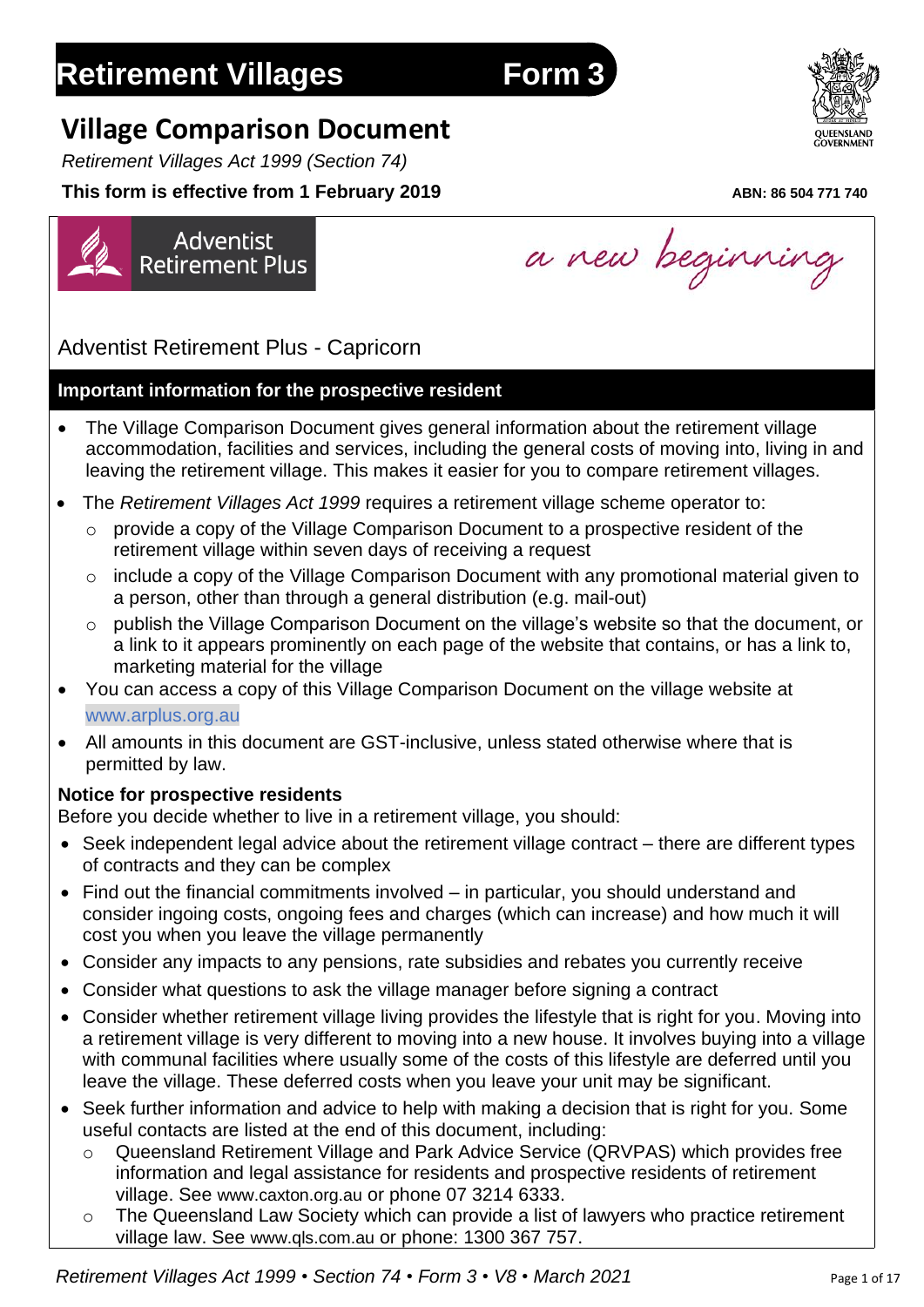## **More information**

- If you decide to move into a retirement village, the operator will provide you with a Prospective Costs Document for your selected unit, a residence contract and other legal documents.
- By law, you must have a copy of the Village Comparison Document, the Prospective Costs Document, the village by-laws, your residence contract and all attachments to your residence contract for at least 21 days before you and the operator enter into the residence contract. This is to give you time to read these documents carefully and seek professional advice about your legal and financial interests. You have the right to waive the 21-day period if you get legal advice from a Queensland lawyer about your contract.

**The information in this Village Comparison Document is correct as at** *16 November 2021* **and applies to prospective residents.**

**Some of the information in this document may not apply to existing residence contracts.**

| Part 1 – Operator and management details                                                       |                                                                                                               |  |
|------------------------------------------------------------------------------------------------|---------------------------------------------------------------------------------------------------------------|--|
| 1.1 Retirement village<br><b>location</b>                                                      | Retirement Village Name: Adventist Retirement Plus - Capricorn<br>Street Address: 150 Rockhampton Road        |  |
|                                                                                                |                                                                                                               |  |
|                                                                                                | Suburb: YEPPOON<br>State: QLD Post Code: 4703                                                                 |  |
| 1.2 Owner of the land<br>on which the<br>retirement village                                    | Name of land owner: Australian Conference Association Limited<br>Australian Company Number (ACN): 000 003 930 |  |
| scheme is located                                                                              |                                                                                                               |  |
|                                                                                                | <b>Address: 400 Boundary Street</b>                                                                           |  |
|                                                                                                | Suburb: SPRING HILL State: QLD Post Code: 4004                                                                |  |
| Name of entity that operates the retirement village (scheme operator):<br>1.3 Village operator |                                                                                                               |  |
|                                                                                                | Seventh-day Adventist Aged Care (South Queensland) Ltd                                                        |  |
|                                                                                                | Australian Company Number (ACN):104 195 922                                                                   |  |
|                                                                                                | <b>Address 400 Boundary Street</b>                                                                            |  |
|                                                                                                | Suburb: SPRING HILL State: QLD Post Code: 4004                                                                |  |
|                                                                                                | Date entity became operator: 1 July 1992                                                                      |  |
| 1.4 Village                                                                                    | Name of village management entity and contact details                                                         |  |
| management and                                                                                 |                                                                                                               |  |
| onsite availability                                                                            | Seventh-day Adventist Aged Care (South Queensland) Ltd                                                        |  |
|                                                                                                | Australian Company Number (ACN):104 195 922                                                                   |  |
|                                                                                                | Phone: 07 4939 2801 Email: reception.cap@arplus.org.au                                                        |  |
|                                                                                                |                                                                                                               |  |
|                                                                                                |                                                                                                               |  |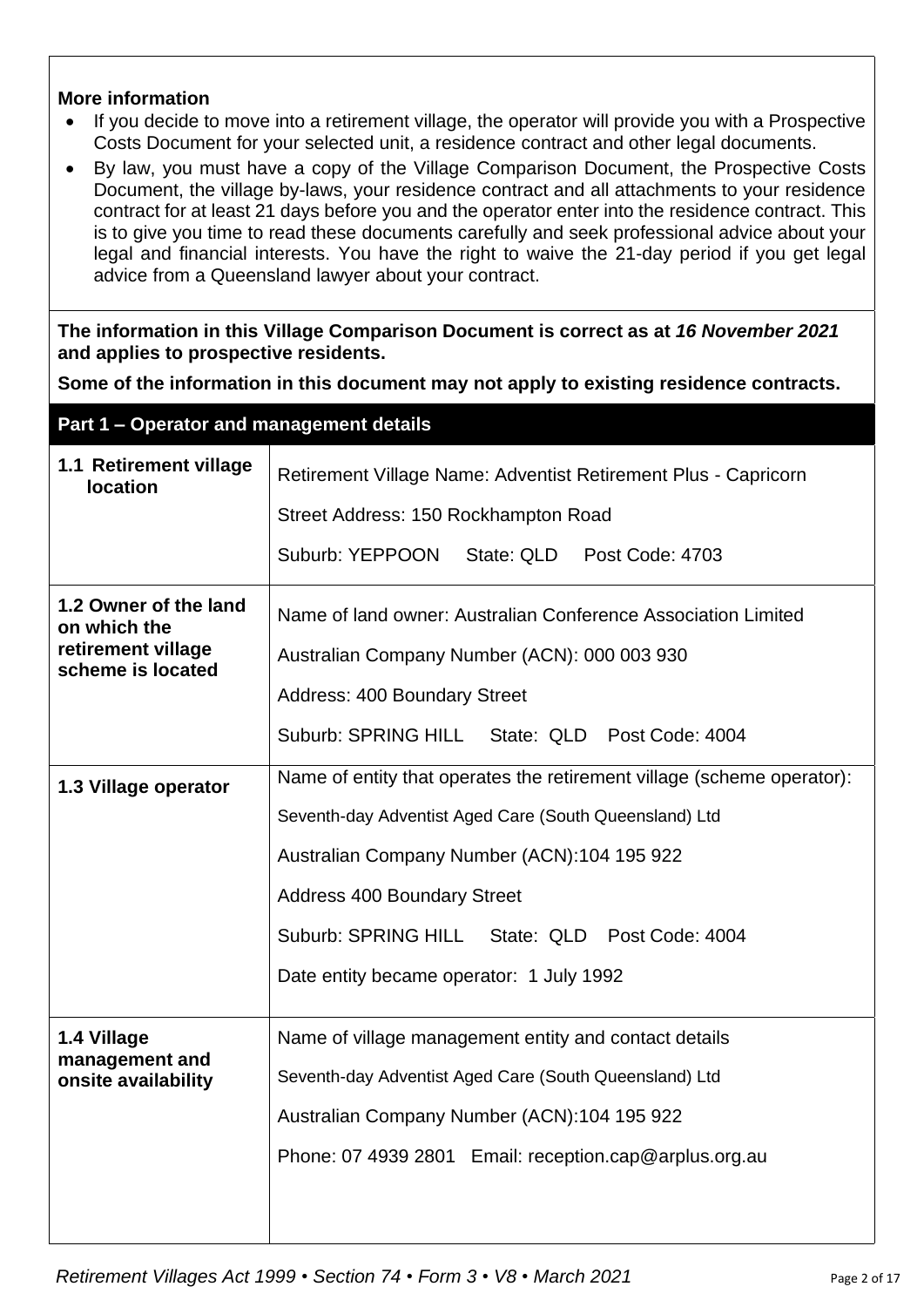|                                                                              | An onsite manager (or representative) is available to residents:                                                                                                                                                                                                                                                                                                                                                                        |  |  |
|------------------------------------------------------------------------------|-----------------------------------------------------------------------------------------------------------------------------------------------------------------------------------------------------------------------------------------------------------------------------------------------------------------------------------------------------------------------------------------------------------------------------------------|--|--|
|                                                                              | $\boxtimes$ Full time                                                                                                                                                                                                                                                                                                                                                                                                                   |  |  |
|                                                                              | Onsite availability includes:                                                                                                                                                                                                                                                                                                                                                                                                           |  |  |
|                                                                              | Weekdays: 8am to 4pm Monday - Thursday                                                                                                                                                                                                                                                                                                                                                                                                  |  |  |
|                                                                              | 8am to 2.30pm Friday                                                                                                                                                                                                                                                                                                                                                                                                                    |  |  |
|                                                                              | Weekends: Contactable by phone in case of emergency.                                                                                                                                                                                                                                                                                                                                                                                    |  |  |
| <b>1.5 Approved closure</b><br>plan or transition plan<br>for the retirement | Is there an approved transition plan for the village?<br>$\Box$ Yes $\boxtimes$ No                                                                                                                                                                                                                                                                                                                                                      |  |  |
| village                                                                      | Is there an approved closure plan for the village?<br>$\Box$ Yes $\boxtimes$ No                                                                                                                                                                                                                                                                                                                                                         |  |  |
| <b>1.6 Statutory Charge</b><br>over retirement village<br>land.              | Tenure in a leasehold or freehold scheme is secured by the registration<br>of your interest on the certificate of title for the property. There is no<br>statutory charge registered over leasehold schemes and freehold<br>schemes.                                                                                                                                                                                                    |  |  |
|                                                                              | In relation to licence schemes, a statutory charge over the land is<br>normally registered on the certificate of title by the chief executive of<br>the department administering the Act. It there is no statutory charge<br>registered on a licence scheme, which may be the case for some<br>religious, charitable or community purpose organisations, you should<br>check if the security of tenure offered meets your requirements. |  |  |
|                                                                              | Is a statutory charge registered on the certificate of title for the<br>retirement village land?<br>$\Box$ Yes $\boxtimes$ No                                                                                                                                                                                                                                                                                                           |  |  |
| Part 2 - Age limits                                                          |                                                                                                                                                                                                                                                                                                                                                                                                                                         |  |  |
| 2.1 What age limits<br>apply to residents in<br>this village?                | In the case of a single application, the applicant must be eligible for the Aged<br>Pension. In the case of a joint application, one applicant must be eligible for<br>the Aged Pension and the other applicant must be suitable as determined by<br>the Scheme Operator.                                                                                                                                                               |  |  |
|                                                                              | <b>ACCOMMODATION, FACILITIES AND SERVICES</b>                                                                                                                                                                                                                                                                                                                                                                                           |  |  |
|                                                                              | Part 3 - Accommodation units: Nature of ownership or tenure                                                                                                                                                                                                                                                                                                                                                                             |  |  |
| 3.1 Resident                                                                 | Freehold (owner resident)                                                                                                                                                                                                                                                                                                                                                                                                               |  |  |
| ownership or tenure of<br>the units in the village                           | Lease (non-owner resident)                                                                                                                                                                                                                                                                                                                                                                                                              |  |  |
| is:                                                                          | $\boxtimes$ Licence (non-owner resident)                                                                                                                                                                                                                                                                                                                                                                                                |  |  |
|                                                                              | Share in company title entity (non-owner resident)                                                                                                                                                                                                                                                                                                                                                                                      |  |  |
|                                                                              | Unit in unit trust (non-owner resident)                                                                                                                                                                                                                                                                                                                                                                                                 |  |  |
|                                                                              | $\boxtimes$ Rental (non-owner resident)                                                                                                                                                                                                                                                                                                                                                                                                 |  |  |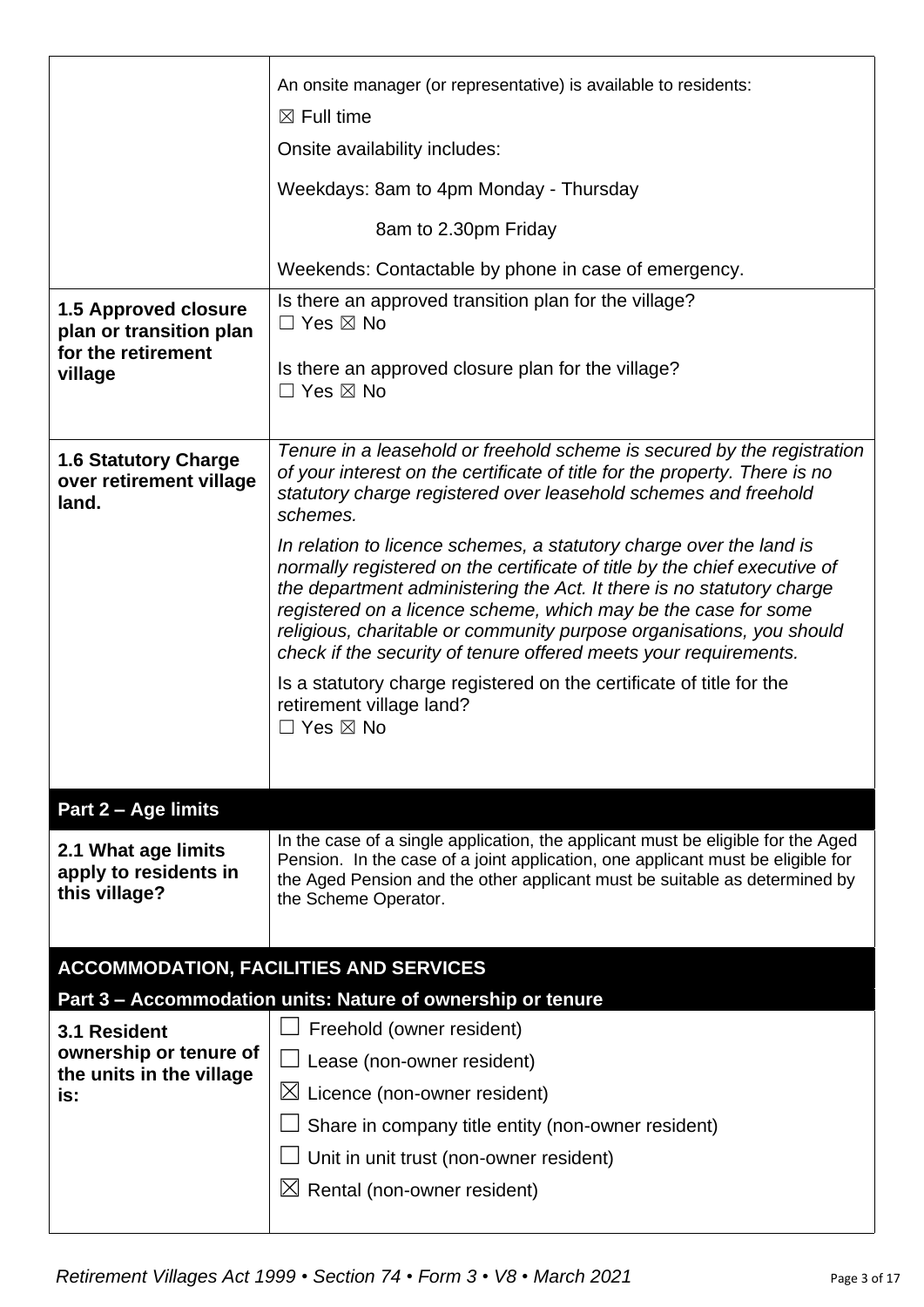|                             | <b>Accommodation types</b>                                               |                                                                                                                                                                                                                                                                                                                                                                                                                                                |  |                                                                                   |                |
|-----------------------------|--------------------------------------------------------------------------|------------------------------------------------------------------------------------------------------------------------------------------------------------------------------------------------------------------------------------------------------------------------------------------------------------------------------------------------------------------------------------------------------------------------------------------------|--|-----------------------------------------------------------------------------------|----------------|
|                             | 3.2 Number of units by<br>accommodation type<br>and tenure               | There are 209 units in the village, comprising 209 single story units.                                                                                                                                                                                                                                                                                                                                                                         |  |                                                                                   |                |
|                             | <b>Accommodation</b><br>unit                                             | <b>Freehold</b><br>Leasehold<br><b>Licence</b><br><b>Other [name]</b>                                                                                                                                                                                                                                                                                                                                                                          |  |                                                                                   |                |
|                             | Independent living<br>units                                              |                                                                                                                                                                                                                                                                                                                                                                                                                                                |  |                                                                                   |                |
|                             | <b>Studio</b>                                                            |                                                                                                                                                                                                                                                                                                                                                                                                                                                |  |                                                                                   |                |
|                             | One bedroom<br>$\overline{\phantom{a}}$                                  |                                                                                                                                                                                                                                                                                                                                                                                                                                                |  | 29                                                                                | 10             |
|                             | Two bedroom                                                              |                                                                                                                                                                                                                                                                                                                                                                                                                                                |  | 102                                                                               | 3              |
|                             | Two Bedroom +<br>Study                                                   |                                                                                                                                                                                                                                                                                                                                                                                                                                                |  | 17                                                                                |                |
|                             | Three bedroom<br>$\overline{\phantom{a}}$                                |                                                                                                                                                                                                                                                                                                                                                                                                                                                |  | 46                                                                                | $\overline{2}$ |
|                             | Total number of units                                                    |                                                                                                                                                                                                                                                                                                                                                                                                                                                |  | 194                                                                               | 15             |
|                             |                                                                          |                                                                                                                                                                                                                                                                                                                                                                                                                                                |  |                                                                                   |                |
|                             | <b>Access and design</b>                                                 |                                                                                                                                                                                                                                                                                                                                                                                                                                                |  |                                                                                   |                |
|                             | 3.3 What disability<br>access and design                                 | $\boxtimes$ Level access from the street into and between all areas of the unit                                                                                                                                                                                                                                                                                                                                                                |  |                                                                                   |                |
|                             | features do the units                                                    | (i.e. no external or internal steps or stairs) in $\Box$ all $\boxtimes$ some units                                                                                                                                                                                                                                                                                                                                                            |  |                                                                                   |                |
| and the village<br>contain? |                                                                          | $\boxtimes$ Alternatively, a ramp, elevator or lift allows entry into $\Box$ all $\boxtimes$ some<br>units                                                                                                                                                                                                                                                                                                                                     |  |                                                                                   |                |
|                             |                                                                          | $\boxtimes$ Step-free (hobless) shower in $\boxtimes$ all $\Box$ some units                                                                                                                                                                                                                                                                                                                                                                    |  |                                                                                   |                |
|                             |                                                                          | $\boxtimes$ Width of doorways allow for wheelchair access in $\Box$ all $\boxtimes$ some<br>units                                                                                                                                                                                                                                                                                                                                              |  |                                                                                   |                |
|                             |                                                                          | $\boxtimes$ Toilet is accessible in a wheelchair in $\Box$ all $\boxtimes$ some units                                                                                                                                                                                                                                                                                                                                                          |  |                                                                                   |                |
|                             |                                                                          | disability or assist residents to age in place                                                                                                                                                                                                                                                                                                                                                                                                 |  | $\boxtimes$ Other key features in the units or village that cater for people with |                |
|                             | Part 4 - Parking for residents and visitors                              |                                                                                                                                                                                                                                                                                                                                                                                                                                                |  |                                                                                   |                |
|                             | 4.1 What car parking<br>in the village is<br>available for<br>residents? | $\boxtimes$ All 3 bedroom units with own garage or carport attached or<br>adjacent to the unit<br>$\boxtimes$ 1 & 2 bedroom units with own garage or carport separate from the<br>unit<br>$\boxtimes$ 1 bedroom units with own car park space adjacent to the unit<br>$\boxtimes$ General car parking for residents in the village<br>$\boxtimes$ Other parking e.g. caravan or boat<br>$\boxtimes$ 10 units with no car parking for residents |  |                                                                                   |                |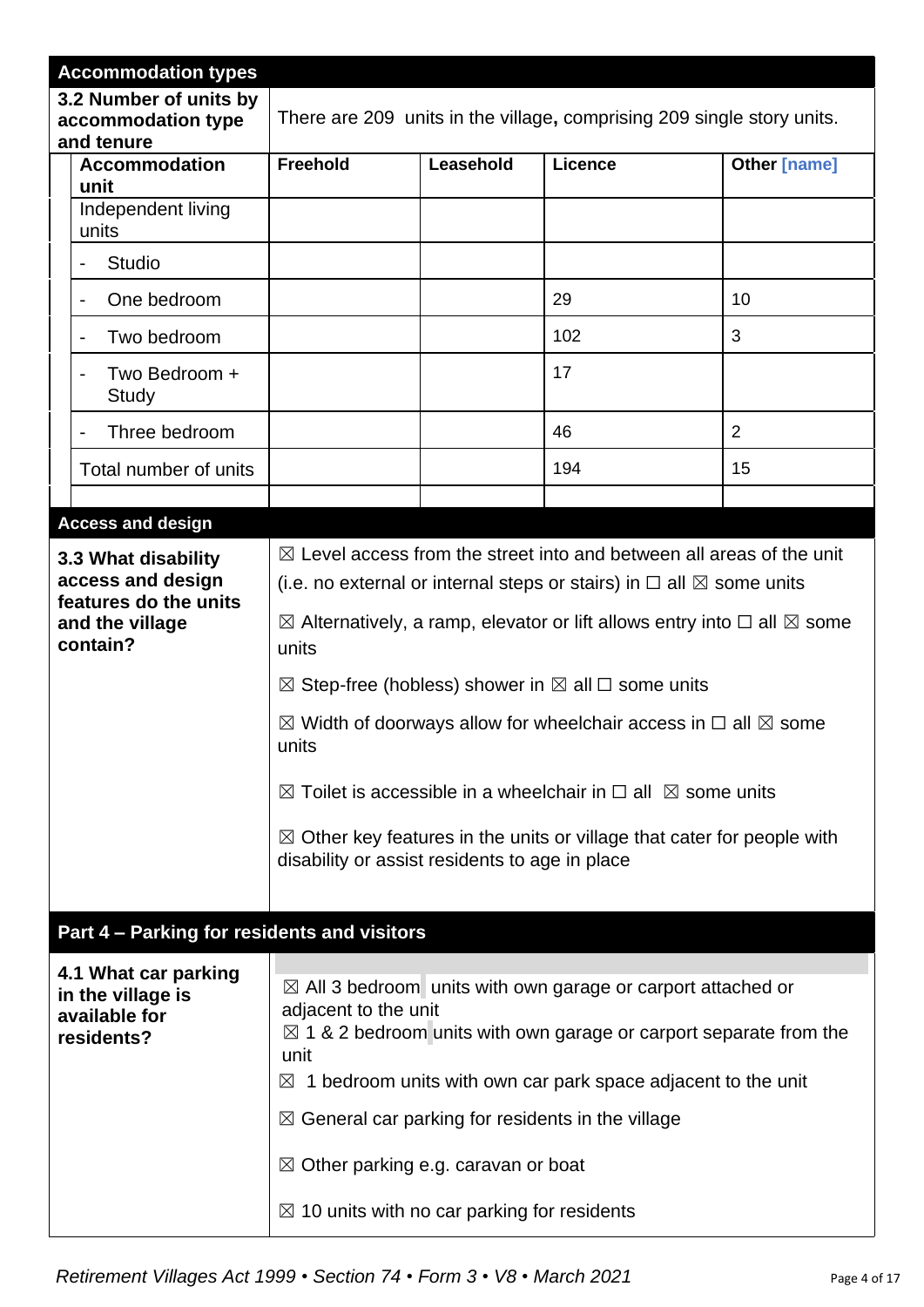| Restrictions on resident's car parking include:<br>No parking on roads or on common grass areas<br>4.2 Is parking in the<br>$\boxtimes$ Yes<br>$\Box$ No<br>village available for                                                                                                                                                                                                                                                                                     |  |
|-----------------------------------------------------------------------------------------------------------------------------------------------------------------------------------------------------------------------------------------------------------------------------------------------------------------------------------------------------------------------------------------------------------------------------------------------------------------------|--|
|                                                                                                                                                                                                                                                                                                                                                                                                                                                                       |  |
|                                                                                                                                                                                                                                                                                                                                                                                                                                                                       |  |
| visitors?                                                                                                                                                                                                                                                                                                                                                                                                                                                             |  |
| Limited parking options are available for visitors.                                                                                                                                                                                                                                                                                                                                                                                                                   |  |
| <b>Part 5 - Planning and development</b>                                                                                                                                                                                                                                                                                                                                                                                                                              |  |
| 5.1 Is construction or<br>Year village construction started 1 July 1992<br>development of the<br>$\boxtimes$ Fully developed / completed (extension of village in progress)<br>village complete?                                                                                                                                                                                                                                                                      |  |
| 5.2 Construction,<br>Provide detail of any construction, development or redevelopment<br>development<br>relating to the retirement village land, including details of any related<br>applications and<br>development approval or development applications in accordance with<br>development<br>the Planning Act 2016<br>approvals<br>Provide details and<br>timeframe of<br>1. Construction of 60 new 2 and 2 bedroom + study units (21 in phase 1)<br>development or |  |
| including a park - completed. (39 in phase 2) in 2021<br>proposed development,<br>2. Refurbishment to the on-site aged care facility accommodation – to<br>including the final<br>continue in 2021.<br>number and types of<br>units and any new<br>facilities.                                                                                                                                                                                                        |  |
| 5.3 Redevelopment<br>Is there an approved redevelopment plan for the village under the<br>plan under the<br><b>Retirement Villages Act?</b><br><b>Retirement Villages</b>                                                                                                                                                                                                                                                                                             |  |
| <b>Act 1999</b><br>$\boxtimes$ Yes $\Box$ No                                                                                                                                                                                                                                                                                                                                                                                                                          |  |
| Short description of the redevelopment plan.                                                                                                                                                                                                                                                                                                                                                                                                                          |  |
| Construction of 60 new 2 and 2 bedroom + study units (21 in phase 1)<br>including a park – completed. (39 in phase 2) in 2021                                                                                                                                                                                                                                                                                                                                         |  |
| Declaration date for the redevelopment plan: 2020                                                                                                                                                                                                                                                                                                                                                                                                                     |  |
| The Retirement Villages Act may require a written redevelopment plan<br>for certain types of redevelopment of the village and this is different to<br>a development approval. A redevelopment plan must be approved by<br>the residents of the village (by a special resolution at a residents<br>meeting) or by the Department of Housing and Public Works.                                                                                                          |  |
| Note: see notice at end of document regarding inspection of the<br>development approval documents.                                                                                                                                                                                                                                                                                                                                                                    |  |
| Part 6 - Facilities onsite at the village                                                                                                                                                                                                                                                                                                                                                                                                                             |  |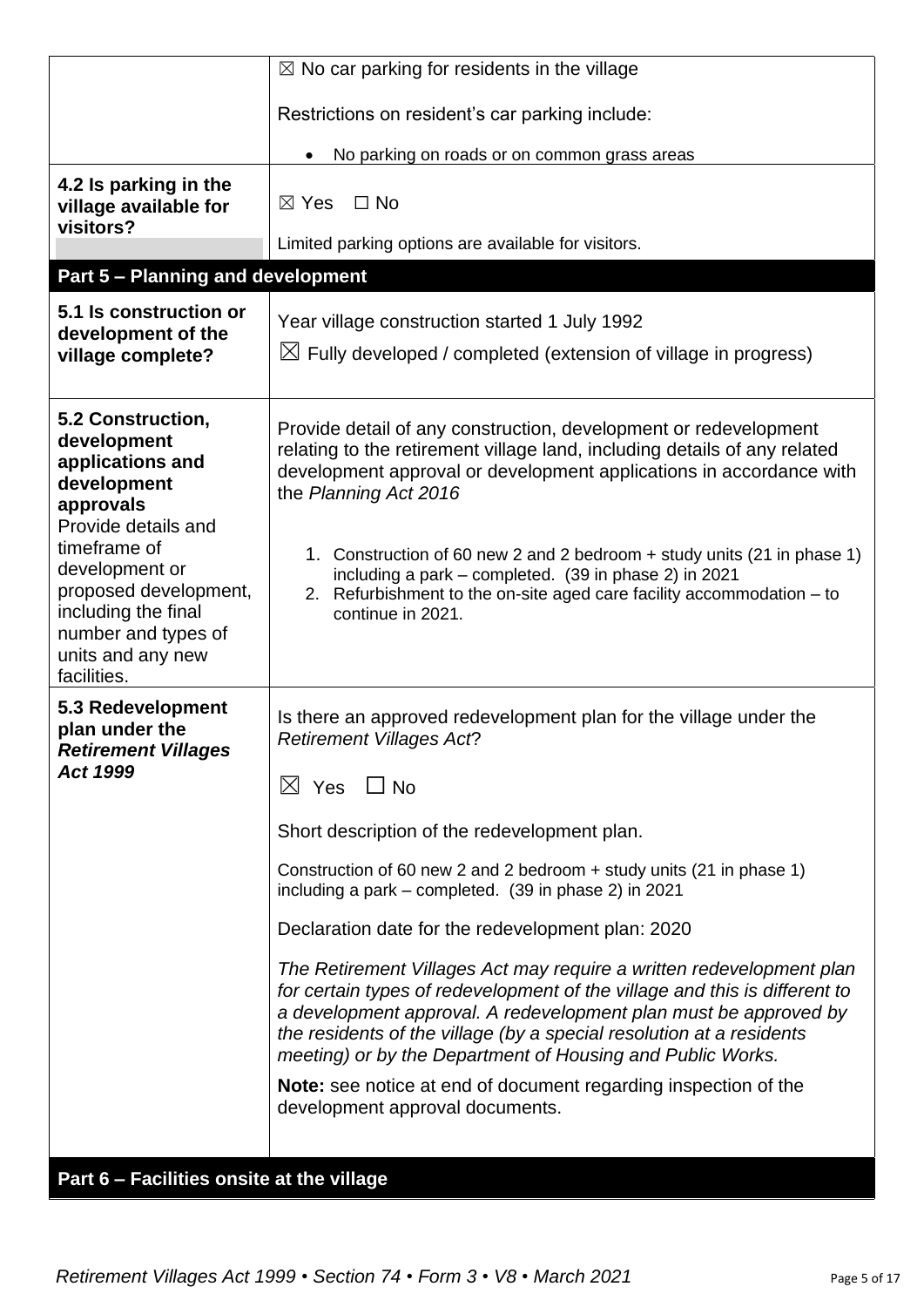| 6.1 The following<br>facilities are currently                                                                                                                                                                                                                                                                                                                                                                                                                                                                                                          | $\boxtimes$ Activities or games room                                                                | $\boxtimes$ Storage area for boats / caravans                                                                                             |  |
|--------------------------------------------------------------------------------------------------------------------------------------------------------------------------------------------------------------------------------------------------------------------------------------------------------------------------------------------------------------------------------------------------------------------------------------------------------------------------------------------------------------------------------------------------------|-----------------------------------------------------------------------------------------------------|-------------------------------------------------------------------------------------------------------------------------------------------|--|
| available to residents:                                                                                                                                                                                                                                                                                                                                                                                                                                                                                                                                | $\boxtimes$ Arts and crafts room                                                                    | $\boxtimes$ Village bus or transport                                                                                                      |  |
|                                                                                                                                                                                                                                                                                                                                                                                                                                                                                                                                                        | $\boxtimes$ Auditorium                                                                              | $\boxtimes$ Workshop                                                                                                                      |  |
|                                                                                                                                                                                                                                                                                                                                                                                                                                                                                                                                                        | $\boxtimes$ BBQ area outdoors                                                                       | $\boxtimes$ Other                                                                                                                         |  |
|                                                                                                                                                                                                                                                                                                                                                                                                                                                                                                                                                        | $\boxtimes$ Billiards room                                                                          | Men's Shed                                                                                                                                |  |
|                                                                                                                                                                                                                                                                                                                                                                                                                                                                                                                                                        | $\boxtimes$ Bowling green<br>[indoor/outdoor]                                                       | <b>Adventist Church</b><br><b>Croquet Court</b>                                                                                           |  |
|                                                                                                                                                                                                                                                                                                                                                                                                                                                                                                                                                        | $\boxtimes$ Business centre (e.g.<br>computers, printers, internet<br>access)                       |                                                                                                                                           |  |
|                                                                                                                                                                                                                                                                                                                                                                                                                                                                                                                                                        | $\boxtimes$ Community room or centre                                                                |                                                                                                                                           |  |
|                                                                                                                                                                                                                                                                                                                                                                                                                                                                                                                                                        | $\boxtimes$ Gardens                                                                                 |                                                                                                                                           |  |
|                                                                                                                                                                                                                                                                                                                                                                                                                                                                                                                                                        | $\boxtimes$ Hairdressing or beauty<br>room<br>$\boxtimes$ Library                                   |                                                                                                                                           |  |
| Details about any facility that is not funded from the General Services Charge paid by residents or                                                                                                                                                                                                                                                                                                                                                                                                                                                    |                                                                                                     |                                                                                                                                           |  |
|                                                                                                                                                                                                                                                                                                                                                                                                                                                                                                                                                        | if there are any restrictions on access or sharing of facilities (e.g. with an aged care facility). |                                                                                                                                           |  |
| Nil                                                                                                                                                                                                                                                                                                                                                                                                                                                                                                                                                    |                                                                                                     |                                                                                                                                           |  |
| 6.2 Does the village                                                                                                                                                                                                                                                                                                                                                                                                                                                                                                                                   | $\boxtimes$ Yes<br>N∩                                                                               |                                                                                                                                           |  |
| have an onsite,<br>attached, adjacent or<br>co-located residential                                                                                                                                                                                                                                                                                                                                                                                                                                                                                     | Name of residential aged care facility and name of the approved<br>provider                         |                                                                                                                                           |  |
| aged care facility?                                                                                                                                                                                                                                                                                                                                                                                                                                                                                                                                    | Name: Adventist Retirement Plus - Capricorn                                                         |                                                                                                                                           |  |
|                                                                                                                                                                                                                                                                                                                                                                                                                                                                                                                                                        | Provider: Seventh-day Adventist Aged Care (South Queensland) Ltd.                                   |                                                                                                                                           |  |
| <b>Note:</b> Aged care facilities are not covered by the Retirement Villages Act 1999 (Qld). The<br>retirement village operator cannot keep places free or guarantee places in aged care for residents<br>of the retirement village. To enter a residential aged care facility, you must be assessed as eligible<br>by an Aged Care Assessment Team (ACAT) in accordance with the Aged Care Act 1997 (Cwth).<br>Exit fees may apply when you move from your retirement village unit to other accommodation and<br>may involve entering a new contract. |                                                                                                     |                                                                                                                                           |  |
| <b>Part 7 - Services</b>                                                                                                                                                                                                                                                                                                                                                                                                                                                                                                                               |                                                                                                     |                                                                                                                                           |  |
| 7.1 What services are<br>provided to all village<br>residents (funded from<br>the General Services<br>Charge fund paid by<br>residents)?                                                                                                                                                                                                                                                                                                                                                                                                               | a. Management and Administration<br>an infrastructure; and<br>C.<br>scheme                          | b. Gardening and day-to-day minor maintenance of the common areas<br>Other services as detailed each year in the operating budget for the |  |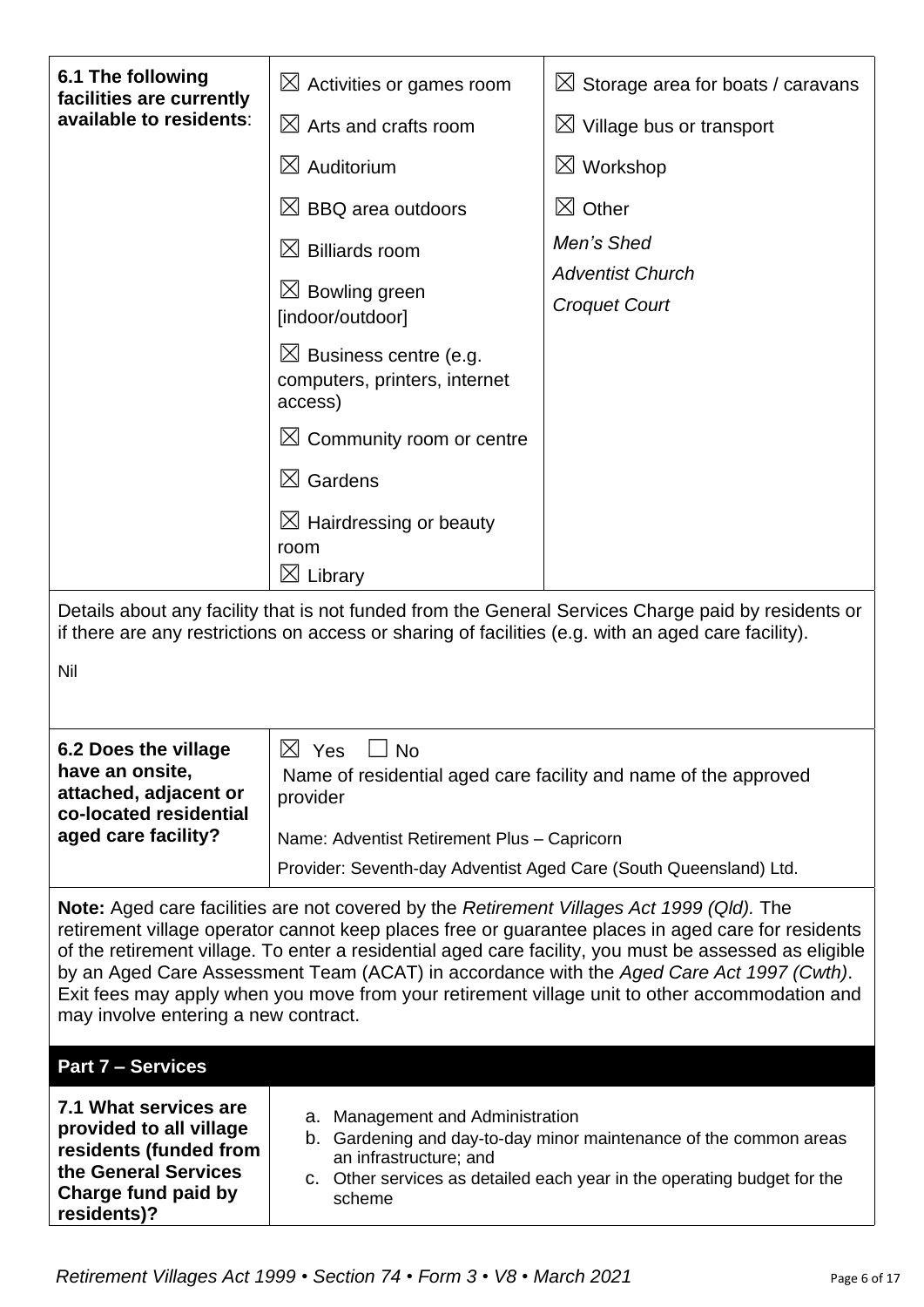| 7.2 Are optional<br>personal services<br>provided or made<br>available to residents<br>on a user-pays basis?                                                                           | $\boxtimes$ Yes $\Box$ No<br>a. Supported Living (Home Care)<br>b. Concierge Service                                                                                                                                                                                                                                                                                                                                                            |
|----------------------------------------------------------------------------------------------------------------------------------------------------------------------------------------|-------------------------------------------------------------------------------------------------------------------------------------------------------------------------------------------------------------------------------------------------------------------------------------------------------------------------------------------------------------------------------------------------------------------------------------------------|
| 7.3 Does the<br>retirement village<br>operator provide<br>government funded<br>home care services<br>under the Aged Care<br>Act 1997 (Cwth)?                                           | $\boxtimes$ Yes, the operator is an Approved Provider of home care under the<br>Aged Care Act 1997 (Registered Accredited Care Supplier – RACS ID<br>number 17958)                                                                                                                                                                                                                                                                              |
| the retirement village provider, if one is offered.                                                                                                                                    | Note: Some residents may be eligible to receive a Home Care Package, or a Commonwealth<br>Home Support Program subsidised by the Commonwealth Government if assessed as eligible by<br>an aged care assessment team (ACAT) under the Aged Care Act 1997 (Cwth). These home care<br>services are not covered by the Retirement Villages Act 1999 (Qld).<br>Residents can choose their own approved Home Care Provider and are not obliged to use |
| Part 8 - Security and emergency systems                                                                                                                                                |                                                                                                                                                                                                                                                                                                                                                                                                                                                 |
| 8.1 Does the village<br>have a security<br>system?                                                                                                                                     | Yes $\boxtimes$ No                                                                                                                                                                                                                                                                                                                                                                                                                              |
| 8.2 Does the village<br>have an emergency<br>help system?<br>If yes or optional:<br>the emergency help<br>system details are:<br>the emergency help<br>system is monitored<br>between: | $\boxtimes$ Optional<br>Emergency Help Call System with emergency button on the device as<br>well as a pendant. All calls are managed through an external provider.<br>24 hours 7 days per week.                                                                                                                                                                                                                                                |
| 8.3 Does the village<br>have equipment that<br>provides for the safety<br>or medical emergency<br>of residents?                                                                        | $\boxtimes$ Yes<br><b>No</b>                                                                                                                                                                                                                                                                                                                                                                                                                    |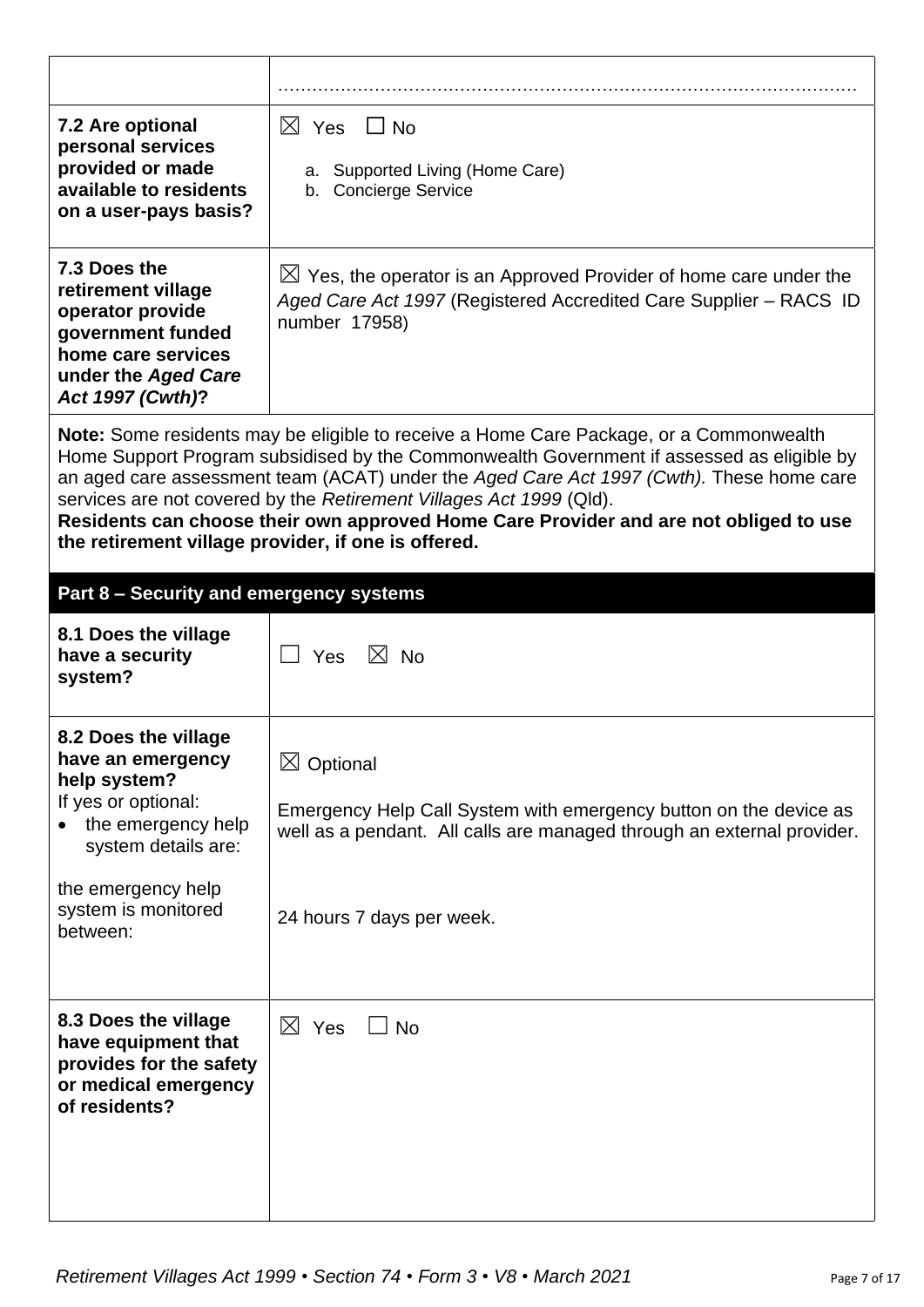## **COSTS AND FINANCIAL MANAGEMENT**

## **Part 9 – Ingoing contribution - entry costs to live in the village**

*An ingoing contribution is the amount a prospective resident must pay under a residence contract to secure a right to reside in the retirement village. The ingoing contribution is also referred to as the sale price or purchase price. It does not include ongoing charges such as rent or other recurring fees.*

| 9.1 What is the                                                                                                                                                                 | <b>Accommodation Unit</b>                                                         | Range of ingoing contribution |  |
|---------------------------------------------------------------------------------------------------------------------------------------------------------------------------------|-----------------------------------------------------------------------------------|-------------------------------|--|
| estimated ingoing<br>contribution (sale                                                                                                                                         | Independent living units                                                          |                               |  |
|                                                                                                                                                                                 | One bedroom                                                                       | \$150,000 to \$180,000        |  |
| price) range for all<br>types of units in the                                                                                                                                   | Two bedrooms<br>$\overline{\phantom{a}}$                                          | \$238,000 to \$292,000        |  |
| village                                                                                                                                                                         | Three bedrooms                                                                    | \$351,000 to \$378,000        |  |
| As of 1 <sup>st</sup> March 2021                                                                                                                                                | Two Bedroom -<br>Stage 1                                                          | \$404,250 to \$404,250        |  |
|                                                                                                                                                                                 | Two bedrooms +<br><b>Study Stage 1</b>                                            | \$477,750 to \$544,750        |  |
|                                                                                                                                                                                 | <b>Full range of ingoing</b><br>contributions for all<br>unit types               |                               |  |
|                                                                                                                                                                                 |                                                                                   |                               |  |
| 9.2 Are there different<br>financial options<br>available for paying<br>the ingoing<br>contribution and exit<br>fee or other fees and<br>charges under a<br>residence contract? | $\boxtimes$ No                                                                    |                               |  |
| 9.3 What other entry<br>costs do residents                                                                                                                                      | $\boxtimes$ Advance payment of General Services Charge                            |                               |  |
| need to pay?                                                                                                                                                                    | $\boxtimes$ Other costs: Scheme operator's legal fees currently set at \$1,595.00 |                               |  |

### **Part 10 – Ongoing Costs - costs while living in the retirement village**

**General Services Charge:** Residents pay this charge for the general services supplied or made available to residents in the village, which may include management and administration, gardening and general maintenance and other services or facilities for recreation and entertainment described at 7.1.

**Maintenance Reserve Fund contribution:** Residents pay this charge for maintaining and repairing (but not replacing) the village's capital items e.g. communal facilities, swimming pool. This fund may or may not cover maintaining or repairing items in your unit, depending on the terms of your residence contract.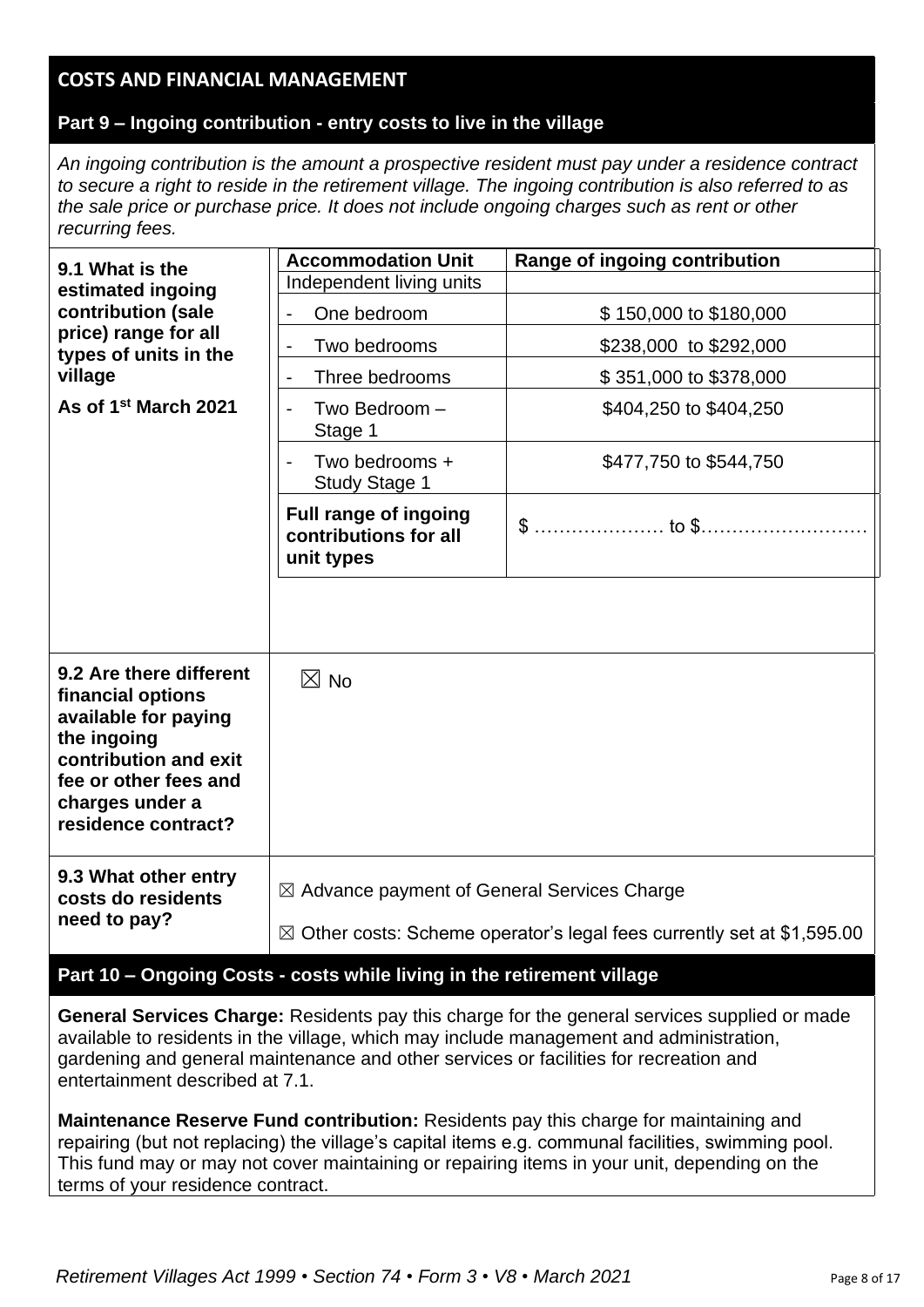The budgets for the General Services Charges Fund and the Maintenance Reserve Fund are set each financial year and these amounts can increase each year. The amount to be held in the Maintenance Reserve Fund is determined by the operator using a quantity surveyor's report. **Note:** The following ongoing costs are all stated as weekly amounts to help you compare the costs of different villages. However, the billing period for these amounts may not be weekly.

#### **10.1 Current weekly rates of General Services Charge and Maintenance Reserve Fund contribution**

| <b>Type of Unit</b>      | <b>General Services Charge</b><br>(monthly) |          | <b>Maintenance Reserve Fund</b><br>contribution<br>(monthly) |
|--------------------------|---------------------------------------------|----------|--------------------------------------------------------------|
| Independent Living Units |                                             |          |                                                              |
| One bedroom              | Single or Couple                            | \$344.00 | \$65.79                                                      |
| Two bedrooms             | Single Person                               | \$372.00 | \$65.79                                                      |
| Two Bedrooms +<br>Study  | Single or Couple                            | \$376.00 | \$65.79                                                      |
| Three bedrooms           | Single or Couple                            | \$376.00 | \$65.79                                                      |

**Last three years of General Services Charge and Maintenance Reserve Fund contribution**

| <b>Financial</b><br>Year | <b>General Services</b><br>Charge (range)<br>(weekly) | <b>Overall %</b><br>change from<br>previous year | <b>Maintenance</b><br><b>Reserve Fund</b><br>contribution (range)<br>(weekly) | <b>Overall %</b><br>change from<br>previous year<br>$(+ or -)$ |
|--------------------------|-------------------------------------------------------|--------------------------------------------------|-------------------------------------------------------------------------------|----------------------------------------------------------------|
| 2020/2021                | \$79.38 to \$86.77                                    | 16.92%                                           | \$15.18                                                                       | 12.78%                                                         |
| 2019/2020                | \$67.89 to \$81.93                                    | 2.71%                                            | \$13.46                                                                       | 8.89%                                                          |
| 2018/2019                | \$66.10 to \$79.95                                    | 1.03%                                            | \$12.36                                                                       | 5.22%                                                          |

| <b>10.2 What costs</b><br>relating to the units<br>are not covered by the<br><b>General Services</b><br><b>Charge? (residents</b><br>will need to pay these<br>costs separately)                                              | $\boxtimes$ Contents insurance<br>$\boxtimes$ Electricity<br>$\boxtimes$ Gas                                                                                             | $\boxtimes$ Telephone<br>$\boxtimes$ Internet<br>$\boxtimes$ Pay TV |
|-------------------------------------------------------------------------------------------------------------------------------------------------------------------------------------------------------------------------------|--------------------------------------------------------------------------------------------------------------------------------------------------------------------------|---------------------------------------------------------------------|
| 10.3 What other<br>ongoing or occasional<br>costs for repair,<br>maintenance and<br>replacement of items<br>in, on or attached to<br>the units are residents<br>responsible for and<br>pay for while residing<br>in the unit? | $\boxtimes$ None<br>Additional information<br>Only variation to the unit is for the cost of the resident (pre-approval<br>$\bullet$<br>for such at management discretion |                                                                     |
| 10.4 Does the operator<br>offer a maintenance<br>service or help                                                                                                                                                              | $\bowtie$<br>Yes The site has full time maintenance staff on site who take<br>care of all maintenance requirements that are within their means.                          |                                                                     |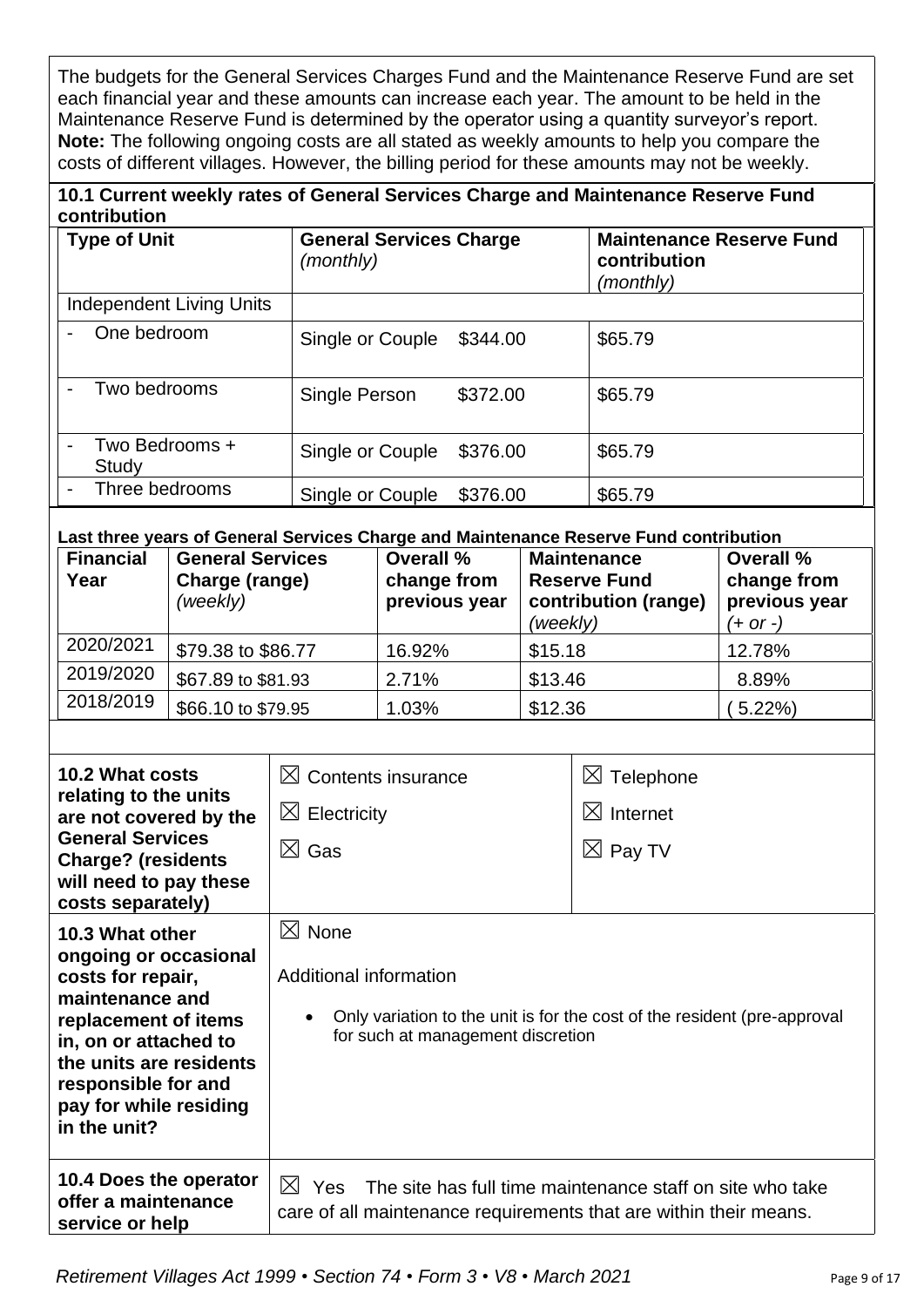| residents arrange<br>repairs and<br>maintenance for their<br>unit?<br>If yes: provide details,<br>including any charges<br>for this service.<br>Part 11 - Exit fees - when you leave the village<br>11.1 Do residents pay<br>an exit fee when they<br>permanently leave<br>their unit? | Where necessary external contractors are engaged for more<br>specialised work such as electrical and plumbing.<br>None of the above are at the cost of the residents.<br>A resident may have to pay an exit fee to the operator when they leave their unit or when the right<br>to reside in their unit is sold. This is also referred to as a 'deferred management fee' (DMF).<br>$\boxtimes$ Yes – all residents pay an exit fee calculated using the same<br>formula |  |
|----------------------------------------------------------------------------------------------------------------------------------------------------------------------------------------------------------------------------------------------------------------------------------------|-------------------------------------------------------------------------------------------------------------------------------------------------------------------------------------------------------------------------------------------------------------------------------------------------------------------------------------------------------------------------------------------------------------------------------------------------------------------------|--|
| Time period from date of<br>occupation of unit to the<br>date the resident ceases to<br>reside in the unit                                                                                                                                                                             | Exit fee calculation based on                                                                                                                                                                                                                                                                                                                                                                                                                                           |  |
| 1 year                                                                                                                                                                                                                                                                                 | 12% of your ingoing contribution                                                                                                                                                                                                                                                                                                                                                                                                                                        |  |
| 2 years                                                                                                                                                                                                                                                                                | 20% of your ingoing contribution                                                                                                                                                                                                                                                                                                                                                                                                                                        |  |
| 3 years                                                                                                                                                                                                                                                                                | 24% of your ingoing contribution                                                                                                                                                                                                                                                                                                                                                                                                                                        |  |
| 4 years                                                                                                                                                                                                                                                                                | 27% of your ingoing contributions                                                                                                                                                                                                                                                                                                                                                                                                                                       |  |
| 5 years                                                                                                                                                                                                                                                                                | 29% of your ingoing contribution                                                                                                                                                                                                                                                                                                                                                                                                                                        |  |
| 6 years                                                                                                                                                                                                                                                                                | 30% of your ingoing contribution                                                                                                                                                                                                                                                                                                                                                                                                                                        |  |
| Note: if the period of occupation is not a whole number of years, the exit fee will be worked<br>out on a daily basis.                                                                                                                                                                 |                                                                                                                                                                                                                                                                                                                                                                                                                                                                         |  |
| The maximum (or capped) exit fee is 30% of the ingoing after 6 years of residence.                                                                                                                                                                                                     |                                                                                                                                                                                                                                                                                                                                                                                                                                                                         |  |
|                                                                                                                                                                                                                                                                                        | The minimum exit fee is 12% of your ingoing contribution calculated on a daily basis.                                                                                                                                                                                                                                                                                                                                                                                   |  |
| 11.2 What other exit<br>costs do residents<br>need to pay or<br>contribute to?                                                                                                                                                                                                         | $\boxtimes$ Sale costs for the unit<br>$\boxtimes$ Legal costs                                                                                                                                                                                                                                                                                                                                                                                                          |  |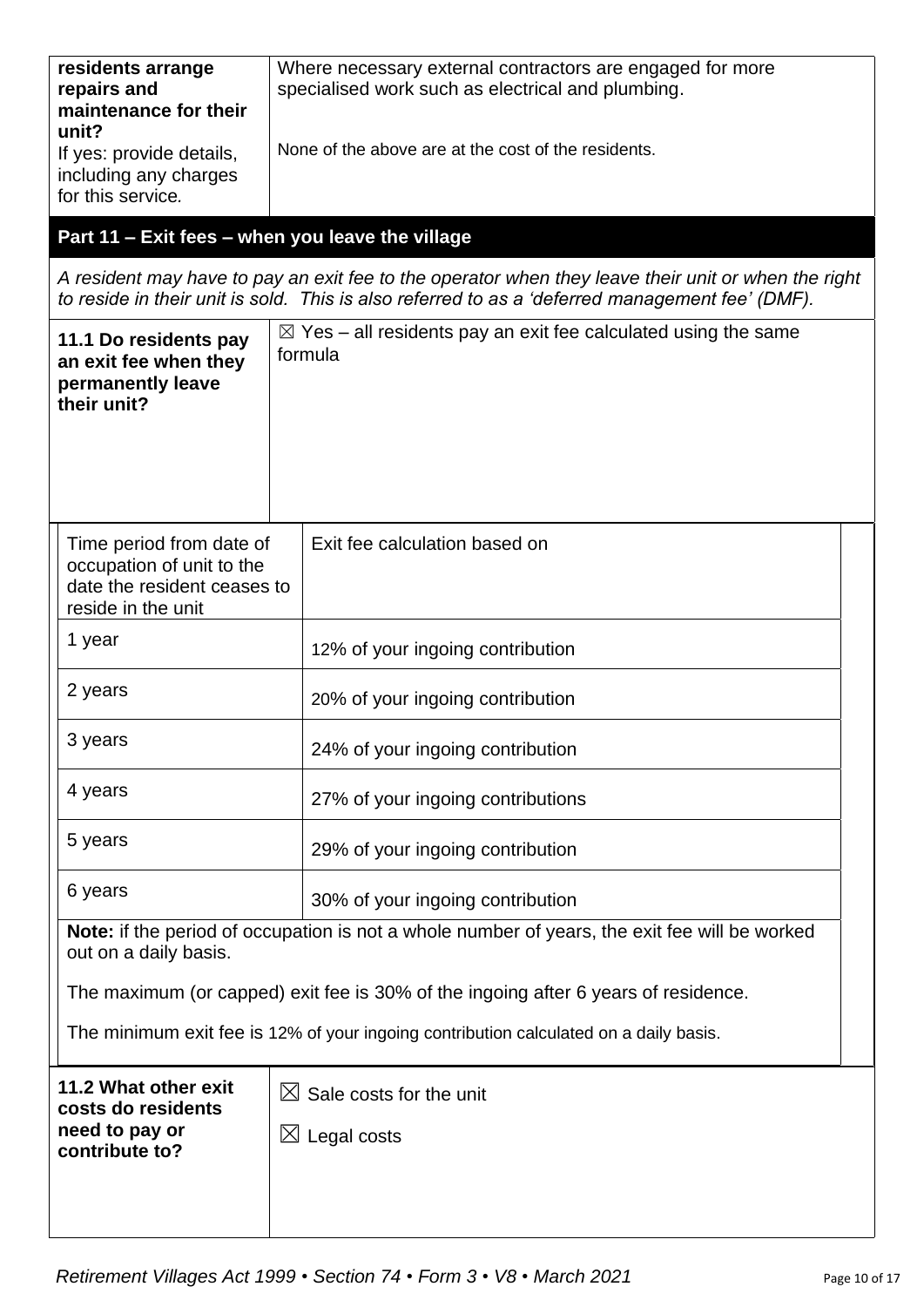## **Part 12 – Reinstatement and renovation of the unit**

| 12.1 Is the resident<br>responsible for<br>reinstatement of the<br>unit when they leave<br>the unit?                                                                                    | $\boxtimes$ Yes<br>Reinstatement work means replacements or repairs that are<br>reasonably necessary to return the unit to the same condition it was in<br>when the resident started occupation, apart from:<br>fair wear and tear; and<br>renovations and other changes to the condition of the unit carried<br>out with agreement of the resident and operator.<br>Fair wear and tear include a reasonable amount of wear and tear<br>associated with the use of items commonly used in a retirement village.<br>However, a resident is responsible for the cost of replacing a capital<br>item of the retirement village if the resident deliberately damages the<br><i>item or causes accelerated wear.</i><br>Entry and exit inspections and reports are undertaken by the operator<br>and resident to assess the condition of the unit. |
|-----------------------------------------------------------------------------------------------------------------------------------------------------------------------------------------|-----------------------------------------------------------------------------------------------------------------------------------------------------------------------------------------------------------------------------------------------------------------------------------------------------------------------------------------------------------------------------------------------------------------------------------------------------------------------------------------------------------------------------------------------------------------------------------------------------------------------------------------------------------------------------------------------------------------------------------------------------------------------------------------------------------------------------------------------|
| 12.2 Is the resident<br>responsible for<br>renovation of the unit<br>when they leave the<br>unit?                                                                                       | $\boxtimes$ No<br>Renovation means replacements or repairs other than reinstatement<br>work.<br>By law, the operator is responsible for the cost of any renovation work<br>on a former resident's unit, unless the residence contract provides for<br>the resident to share in the capital gain on the sale of the resident's<br>interest in the unit. Renovation costs are shared between the former<br>resident and operator in the same proportion as any capital gain is to<br>be shared under the residence contract.                                                                                                                                                                                                                                                                                                                    |
| Part 13- Capital gain or losses                                                                                                                                                         |                                                                                                                                                                                                                                                                                                                                                                                                                                                                                                                                                                                                                                                                                                                                                                                                                                               |
| 13.1 When the<br>resident's interest or<br>right to reside in the<br>unit is sold, does the<br>resident share in the<br>capital gain or capital<br>loss on the resale of<br>their unit? | $\boxtimes$ No                                                                                                                                                                                                                                                                                                                                                                                                                                                                                                                                                                                                                                                                                                                                                                                                                                |
|                                                                                                                                                                                         | Part 14 - Exit entitlement or buyback of freehold units                                                                                                                                                                                                                                                                                                                                                                                                                                                                                                                                                                                                                                                                                                                                                                                       |
|                                                                                                                                                                                         | An exit entitlement is the amount the operator may be required to pay the former resident under a<br>residence contract after the right to reside is terminated and the former resident has left the unit.                                                                                                                                                                                                                                                                                                                                                                                                                                                                                                                                                                                                                                    |
| 14.1 How is the exit<br>entitlement which the<br>operator will pay the<br>resident worked out?                                                                                          | <b>Plus</b> Ingoing contribution paid<br>Less exit fee<br>Less share of selling costs<br>Less share of reinstatement works<br><b>Less</b> any outstanding charges<br>Less scheme operators legal fees                                                                                                                                                                                                                                                                                                                                                                                                                                                                                                                                                                                                                                         |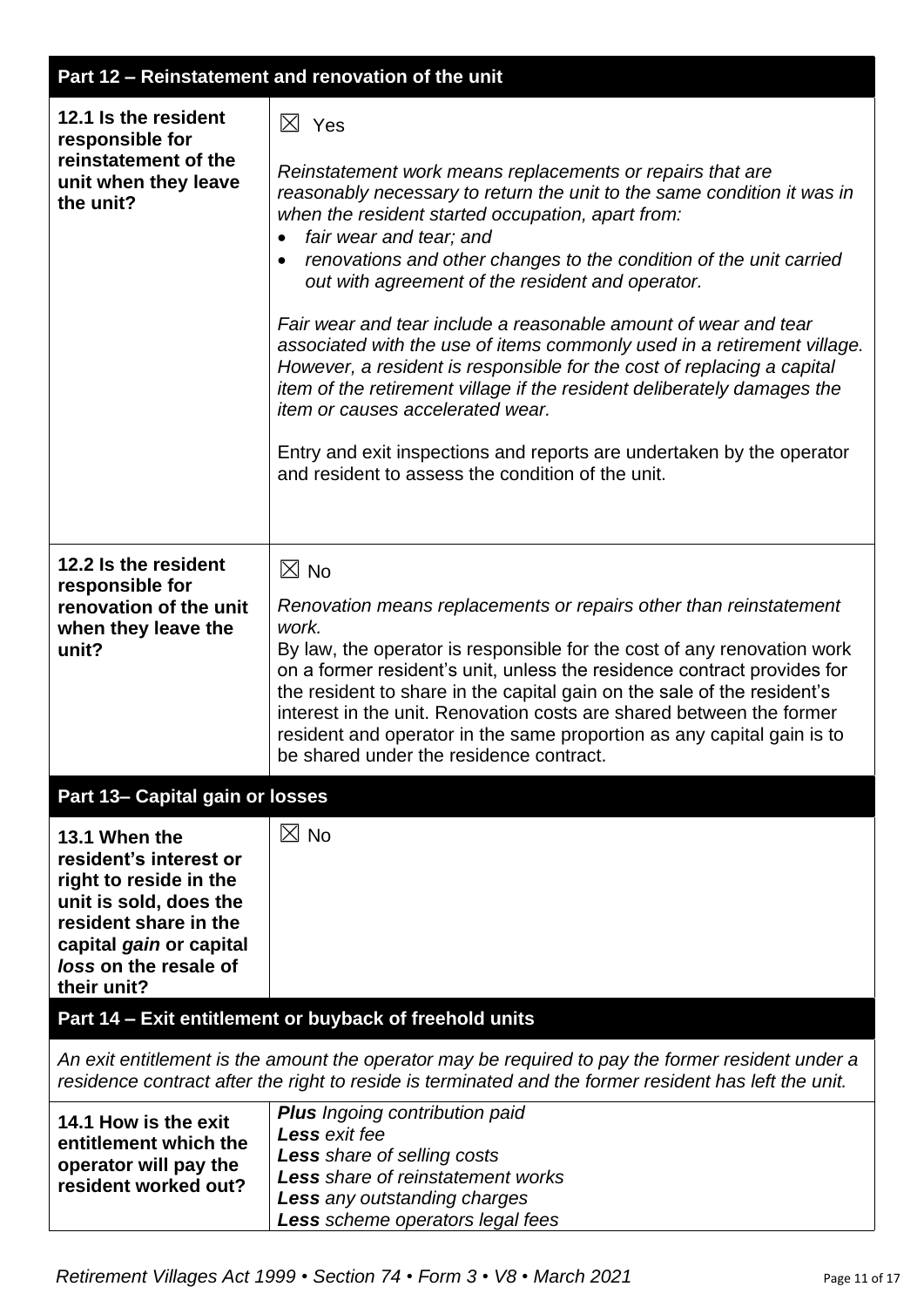| 14.2 When is the exit<br>entitlement payable?<br>[Note: Delete if no exit<br>entitlement as freehold<br>units only] | By law, the operator must pay the exit entitlement to a former resident<br>on or before the earliest of the following days:<br>the day stated in the residence contract<br>$\bullet$<br>14 days after the settlement of the sale of the right to reside in the<br>$\bullet$<br>unit to the next resident or the operator<br>18 months after the termination date of the resident's right to reside<br>$\bullet$<br>under the residence contract, even if the unit has not been resold,<br>unless the operator has been granted an extension for payment by<br>the Queensland Civil and Administrative Tribunal (QCAT).<br>In addition, an operator is entitled to see probate or letters of<br>administration before paying the exit entitlement of a former resident<br>who has died. |                     |                |                              |
|---------------------------------------------------------------------------------------------------------------------|----------------------------------------------------------------------------------------------------------------------------------------------------------------------------------------------------------------------------------------------------------------------------------------------------------------------------------------------------------------------------------------------------------------------------------------------------------------------------------------------------------------------------------------------------------------------------------------------------------------------------------------------------------------------------------------------------------------------------------------------------------------------------------------|---------------------|----------------|------------------------------|
| 14.3 What is the<br>turnover of units for<br>sale in the village?                                                   | 7 accommodation units were vacant as at the end of the last financial<br>year<br>13 accommodation units were resold during the last financial year<br>7.5 months was the average length of time to sell a unit over the last<br>three financial years.                                                                                                                                                                                                                                                                                                                                                                                                                                                                                                                                 |                     |                |                              |
| Part 15 - Financial management of the village                                                                       |                                                                                                                                                                                                                                                                                                                                                                                                                                                                                                                                                                                                                                                                                                                                                                                        |                     |                |                              |
| 15.1 What is the<br>financial status for the<br>funds that the                                                      | General Services Charges Fund for the last 3 years                                                                                                                                                                                                                                                                                                                                                                                                                                                                                                                                                                                                                                                                                                                                     |                     |                |                              |
|                                                                                                                     | <b>Financial Year</b>                                                                                                                                                                                                                                                                                                                                                                                                                                                                                                                                                                                                                                                                                                                                                                  | Deficit/<br>Surplus | <b>Balance</b> | Change from<br>previous year |
| operator is required to<br>maintain under the                                                                       | 2020/2021                                                                                                                                                                                                                                                                                                                                                                                                                                                                                                                                                                                                                                                                                                                                                                              | \$ (85, 724)        | \$3,467        | (96.11%)                     |

| maintain under the<br><b>Retirement Villages</b> | 2020/2021                                                                                                                  | \$ (85, 724) | \$3,467                                                                                                  | $(96.11\%)$ |
|--------------------------------------------------|----------------------------------------------------------------------------------------------------------------------------|--------------|----------------------------------------------------------------------------------------------------------|-------------|
| Act 1999?                                        | 2019/2020                                                                                                                  | \$17,922     | \$89,192                                                                                                 | 25.15%      |
|                                                  | 2018/2019                                                                                                                  | \$16,522     | \$71,270                                                                                                 | 30.18%      |
|                                                  |                                                                                                                            |              |                                                                                                          |             |
|                                                  |                                                                                                                            |              |                                                                                                          |             |
|                                                  | Balance of General Services Charges Fund for last<br>financial year OR last quarter if no full financial year<br>available |              |                                                                                                          | \$3,467     |
|                                                  | available                                                                                                                  |              | Balance of Maintenance Reserve Fund for last<br>financial year OR last quarter if no full financial year | \$377,589   |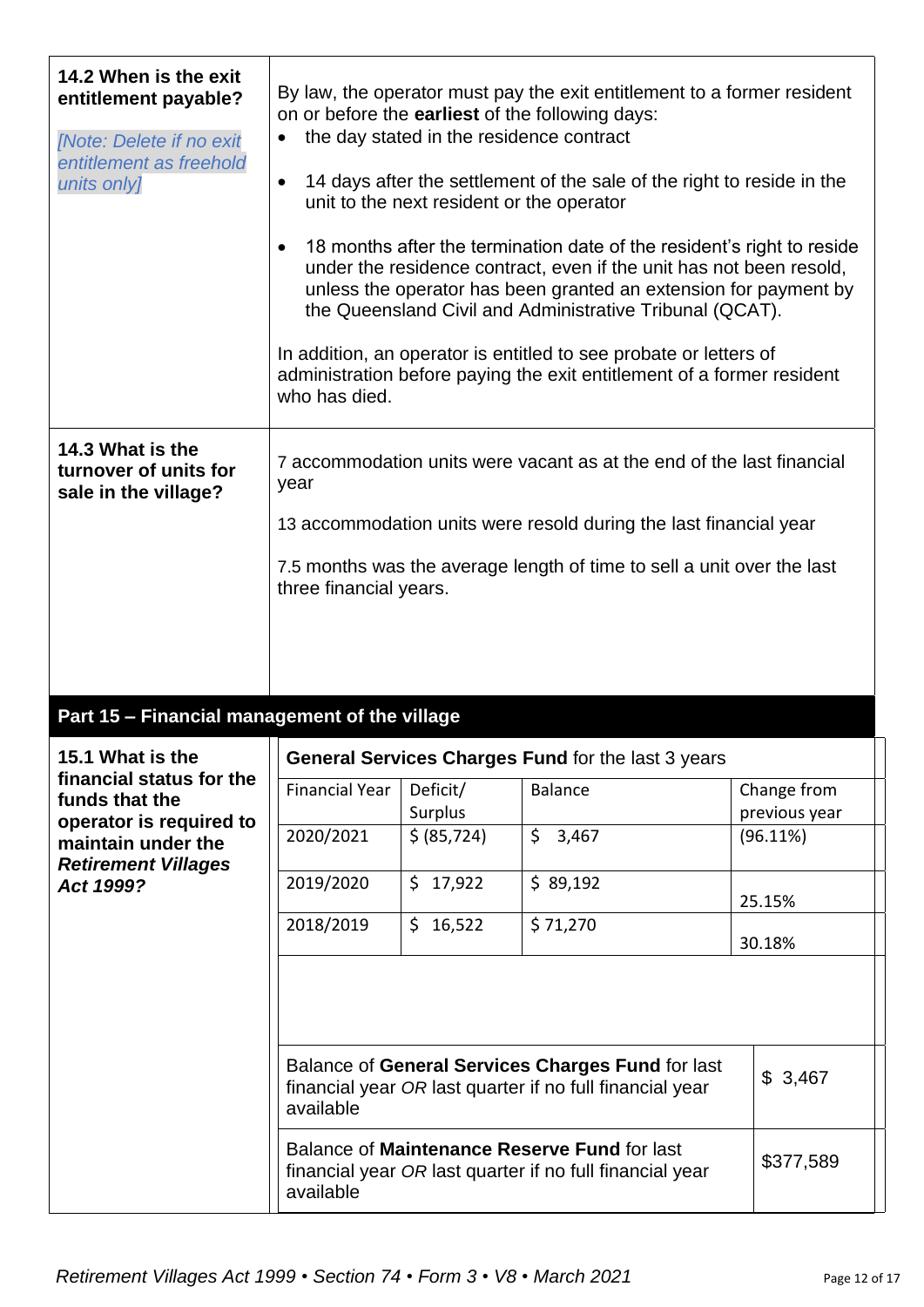|                                                                                                                                 | Balance of Capital Replacement Fund for the last<br>financial year OR last quarter if no full financial year<br>available                                                                                                                                                                                                                                | \$613,426 |  |  |
|---------------------------------------------------------------------------------------------------------------------------------|----------------------------------------------------------------------------------------------------------------------------------------------------------------------------------------------------------------------------------------------------------------------------------------------------------------------------------------------------------|-----------|--|--|
|                                                                                                                                 | Percentage of a resident ingoing contribution applied to<br>the Capital Replacement Fund                                                                                                                                                                                                                                                                 | 1%        |  |  |
|                                                                                                                                 | The operator pays a percentage of a resident's ingoing<br>contribution, as determined by a quantity surveyor's<br>report, to the Capital Replacement Fund. This fund is<br>used for replacing the village's capital items.                                                                                                                               |           |  |  |
|                                                                                                                                 | $\Box$ the village is not yet operating.<br>OR                                                                                                                                                                                                                                                                                                           |           |  |  |
| Part 16 - Insurance                                                                                                             |                                                                                                                                                                                                                                                                                                                                                          |           |  |  |
| village, including for:<br>communal facilities; and                                                                             | The village operator must take out general insurance, to full replacement value, for the retirement<br>the accommodation units, other than accommodation units owned by residents.<br>Residents contribute towards the cost of this insurance as part of the General Services Charge.                                                                    |           |  |  |
| 16.1 Is the resident                                                                                                            | $\boxtimes$ Yes                                                                                                                                                                                                                                                                                                                                          |           |  |  |
| responsible for<br>arranging any<br>insurance cover?<br>If yes, the resident is<br>responsible for these<br>insurance policies: | If yes, the resident is responsible for these insurance policies:<br>a. Your property in The Unit<br>b. For public liability claims brought as a result of any incident occurring<br>in The Unit; and<br>c. For workers compensation claims brought by any employee or<br>contractor that you engage to carry out work or proved service in The<br>Unit. |           |  |  |
| Part 17 - Living in the village                                                                                                 |                                                                                                                                                                                                                                                                                                                                                          |           |  |  |
| Trial or settling in period in the village                                                                                      |                                                                                                                                                                                                                                                                                                                                                          |           |  |  |
| 17.1 Does the village<br>offer prospective<br>residents a trial period<br>or a settling in period<br>in the village?            | $\boxtimes$ No                                                                                                                                                                                                                                                                                                                                           |           |  |  |
| <b>Pets</b>                                                                                                                     |                                                                                                                                                                                                                                                                                                                                                          |           |  |  |
| 17.2 Are residents                                                                                                              | $\boxtimes$ No                                                                                                                                                                                                                                                                                                                                           |           |  |  |
| allowed to keep pets?                                                                                                           | Not without the consent of the operator who may give or refuse at their<br>absolute discretion.                                                                                                                                                                                                                                                          |           |  |  |
| <b>Visitors</b>                                                                                                                 |                                                                                                                                                                                                                                                                                                                                                          |           |  |  |
| 17.3 Are there<br>restrictions on visitors                                                                                      | $\boxtimes$ Yes                                                                                                                                                                                                                                                                                                                                          |           |  |  |
| staying with residents<br>or visiting?                                                                                          | You must register all guests who stay overnight or longer at The Unit;<br>at the administration office of the Village.                                                                                                                                                                                                                                   |           |  |  |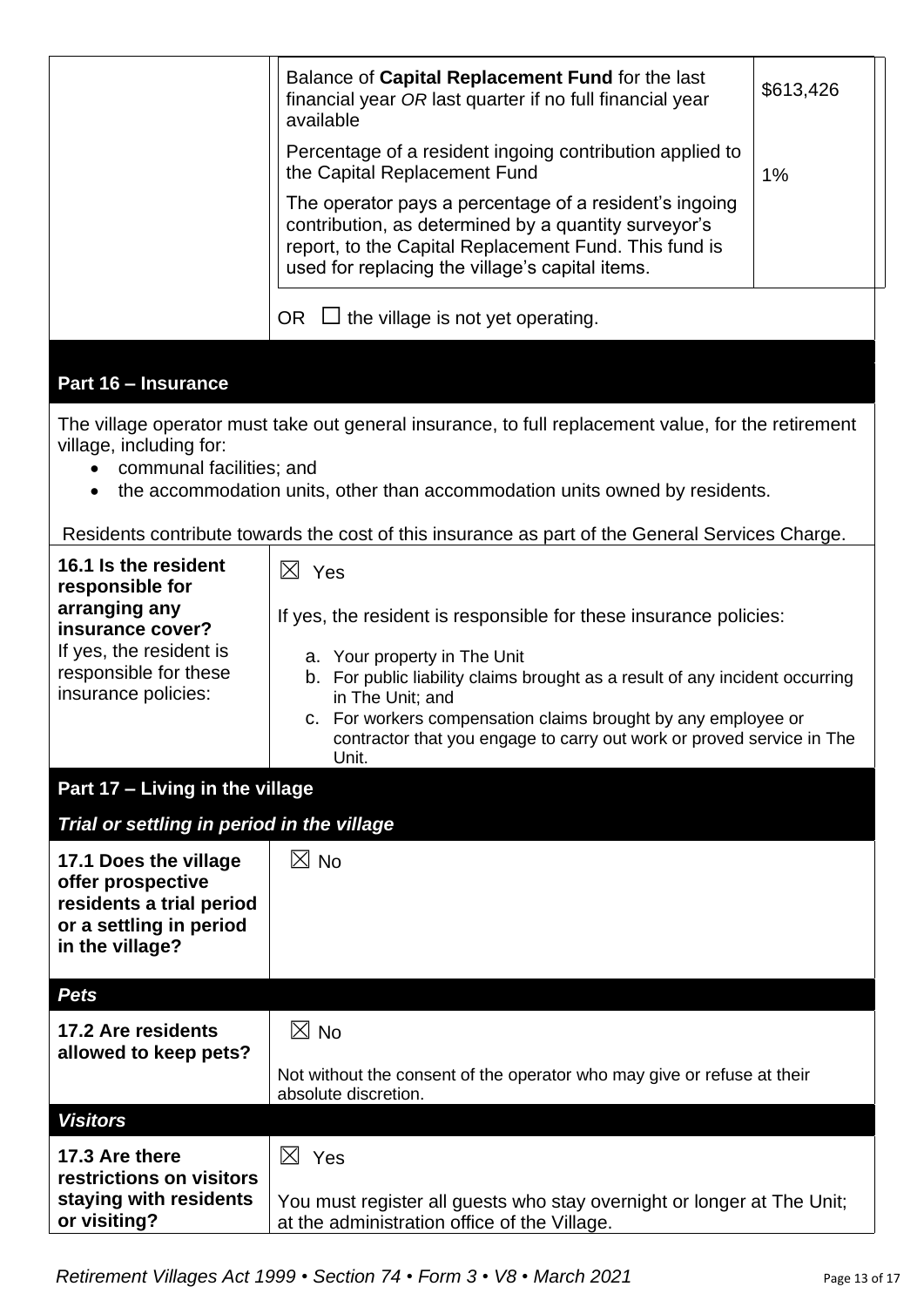| If yes: specify any<br>restrictions or conditions<br>on visitors (e.g. length of<br>stay, arrange with<br>manager) | With our prior approval you may:<br>a. Have guests stay in The Unit for three (3) or more consecutive<br>nights up to a maximum of 14 consecutive nights;<br>b. Allow a visitor to use The Unit if you are not staying there at the<br>same time;<br>c. Have more that for (4) guests stay overnight in The Unit on any                                                           |
|--------------------------------------------------------------------------------------------------------------------|-----------------------------------------------------------------------------------------------------------------------------------------------------------------------------------------------------------------------------------------------------------------------------------------------------------------------------------------------------------------------------------|
|                                                                                                                    | one night.                                                                                                                                                                                                                                                                                                                                                                        |
|                                                                                                                    | However, you may not have a Visitor live in The Unit or use The Unit<br>for longer than 30 days in any 12 month period without consent which<br>we may give or deny in our absolute discretion.                                                                                                                                                                                   |
|                                                                                                                    | If we consent to a Visitor staying in The Unit for any period of time then<br>we can revoke that consent at any time in our absolute discretion.                                                                                                                                                                                                                                  |
|                                                                                                                    |                                                                                                                                                                                                                                                                                                                                                                                   |
| Village by-laws and village rules                                                                                  |                                                                                                                                                                                                                                                                                                                                                                                   |
| 17.4 Does the village<br>have village by-laws?                                                                     | $\boxtimes$ Yes                                                                                                                                                                                                                                                                                                                                                                   |
|                                                                                                                    | By law, residents may, by special resolution at a residents meeting and<br>with the agreement of the operator, make, change or revoke by-laws<br>for the village.<br>Note: See notice at end of document regarding inspection of village<br>by-laws                                                                                                                               |
| 17.5 Does the operator<br>have other rules for<br>the village.                                                     | $\boxtimes$ Yes<br>If yes: Rules may be made available on request                                                                                                                                                                                                                                                                                                                 |
| <b>Resident input</b>                                                                                              |                                                                                                                                                                                                                                                                                                                                                                                   |
| 17.6 Does the village<br>have a residents                                                                          | $\boxtimes$ Yes                                                                                                                                                                                                                                                                                                                                                                   |
| committee established<br>under the Retirement<br><b>Villages Act 1999?</b>                                         | By law, residents are entitled to elect and form a residents committee<br>to deal with the operator on behalf of residents about the day-to-day<br>running of the village and any complaints or proposals raised by<br>residents.<br>You may like to ask the village manager about an opportunity to talk<br>with members of the resident committee about living in this village. |
| <b>Part 18 - Accreditation</b>                                                                                     |                                                                                                                                                                                                                                                                                                                                                                                   |
| 18.1 Is the village<br>voluntarily accredited<br>through an industry-<br>based accreditation<br>scheme?            | $\boxtimes$ No, village is not accredited                                                                                                                                                                                                                                                                                                                                         |
|                                                                                                                    | Note: Retirement village accreditation schemes are industry-based schemes. The Retirement<br>Villages Act 1999 does not establish an accreditation scheme or standards for retirement villages.                                                                                                                                                                                   |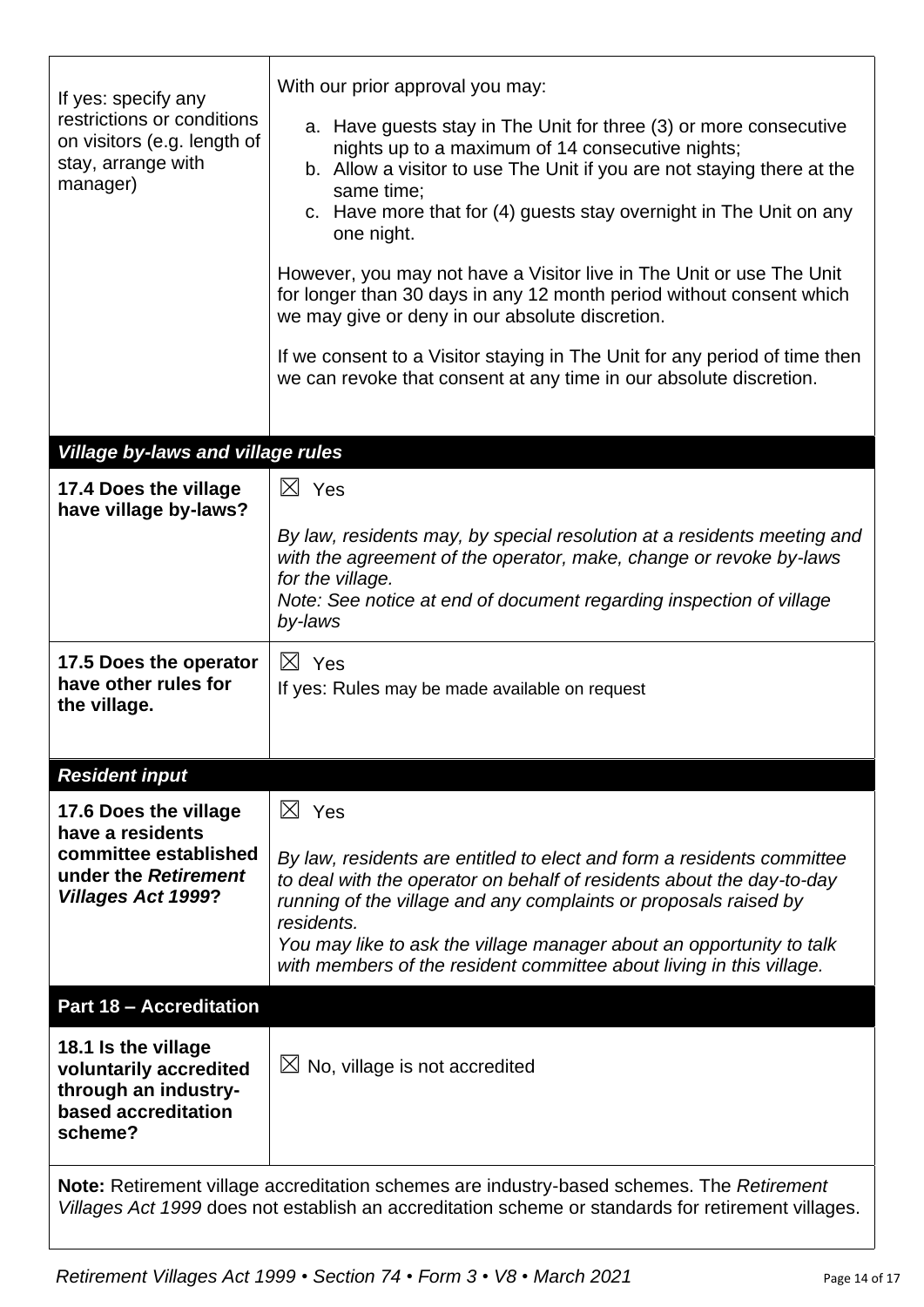| Part 19 - Waiting list                                                                                                                                                                                                                                                   |                                                                                                                                                                                                                                                                                                                                                                       |  |  |  |
|--------------------------------------------------------------------------------------------------------------------------------------------------------------------------------------------------------------------------------------------------------------------------|-----------------------------------------------------------------------------------------------------------------------------------------------------------------------------------------------------------------------------------------------------------------------------------------------------------------------------------------------------------------------|--|--|--|
| 19.1 Does the village<br>maintain a waiting list<br>for entry?                                                                                                                                                                                                           | $\boxtimes$ Yes                                                                                                                                                                                                                                                                                                                                                       |  |  |  |
| If yes,<br>what is the fee to join<br>the waiting list?                                                                                                                                                                                                                  | $\boxtimes$ No fee                                                                                                                                                                                                                                                                                                                                                    |  |  |  |
| <b>Access to documents</b>                                                                                                                                                                                                                                               |                                                                                                                                                                                                                                                                                                                                                                       |  |  |  |
| least seven days after the request is given).                                                                                                                                                                                                                            | The following operational documents are held by the retirement village scheme operator<br>and a prospective resident or resident may make a written request to the operator to<br>inspect or take a copy of these documents free of charge. The operator must comply with<br>the request by the date stated by the prospective resident or resident (which must be at |  |  |  |
| $\boxtimes$                                                                                                                                                                                                                                                              | Certificate of registration for the retirement village scheme                                                                                                                                                                                                                                                                                                         |  |  |  |
| $\Box$                                                                                                                                                                                                                                                                   | Certificate of title or current title search for the retirement village land                                                                                                                                                                                                                                                                                          |  |  |  |
| $\boxtimes$<br>$\boxtimes$                                                                                                                                                                                                                                               | Village site plan                                                                                                                                                                                                                                                                                                                                                     |  |  |  |
| $\boxtimes$                                                                                                                                                                                                                                                              | Plans showing the location, floor plan or dimensions of accommodation units in the village<br>Plans of any units or facilities under construction                                                                                                                                                                                                                     |  |  |  |
| $\boxtimes$                                                                                                                                                                                                                                                              | Development or planning approvals for any further development of the village                                                                                                                                                                                                                                                                                          |  |  |  |
| $\Box$                                                                                                                                                                                                                                                                   | An approved redevelopment plan for the village under the Retirement Villages Act                                                                                                                                                                                                                                                                                      |  |  |  |
| □                                                                                                                                                                                                                                                                        | An approved transition plan for the village                                                                                                                                                                                                                                                                                                                           |  |  |  |
| An approved closure plan for the village<br>$\Box$<br>The annual financial statements and report presented to the previous annual meeting<br>$\boxtimes$                                                                                                                 |                                                                                                                                                                                                                                                                                                                                                                       |  |  |  |
| of the retirement village                                                                                                                                                                                                                                                |                                                                                                                                                                                                                                                                                                                                                                       |  |  |  |
| Statements of the balance of the capital replacement fund, or maintenance reserve fund<br>$\boxtimes$<br>or general services charges fund (or income and expenditure for general services) at the<br>end of the previous three financial years of the retirement village |                                                                                                                                                                                                                                                                                                                                                                       |  |  |  |
| $\Box$                                                                                                                                                                                                                                                                   | Statements of the balance of any Body Corporate administrative fund or sinking fund at the                                                                                                                                                                                                                                                                            |  |  |  |
| end of the previous three years of the retirement village                                                                                                                                                                                                                |                                                                                                                                                                                                                                                                                                                                                                       |  |  |  |
| $\boxtimes$<br>$\boxtimes$                                                                                                                                                                                                                                               | Examples of contracts that residents may have to enter into<br>Village dispute resolution process                                                                                                                                                                                                                                                                     |  |  |  |
| $\boxtimes$<br>Village by-laws                                                                                                                                                                                                                                           |                                                                                                                                                                                                                                                                                                                                                                       |  |  |  |
| $\boxtimes$                                                                                                                                                                                                                                                              | Village insurance policies and certificates of currency                                                                                                                                                                                                                                                                                                               |  |  |  |
| A current public information document (PID) continued in effect under section 237I of the<br>$\boxtimes$<br>Act (this applies to existing residence contracts)                                                                                                           |                                                                                                                                                                                                                                                                                                                                                                       |  |  |  |
| An example request form containing all the necessary information you must include in your<br>request is available on the Department of Housing and Public Works website.                                                                                                 |                                                                                                                                                                                                                                                                                                                                                                       |  |  |  |

## **Further Information**

*Retirement Villages Act 1999* • *Section 74* • *Form 3* • *V8 • March 2021* Page 15 of 17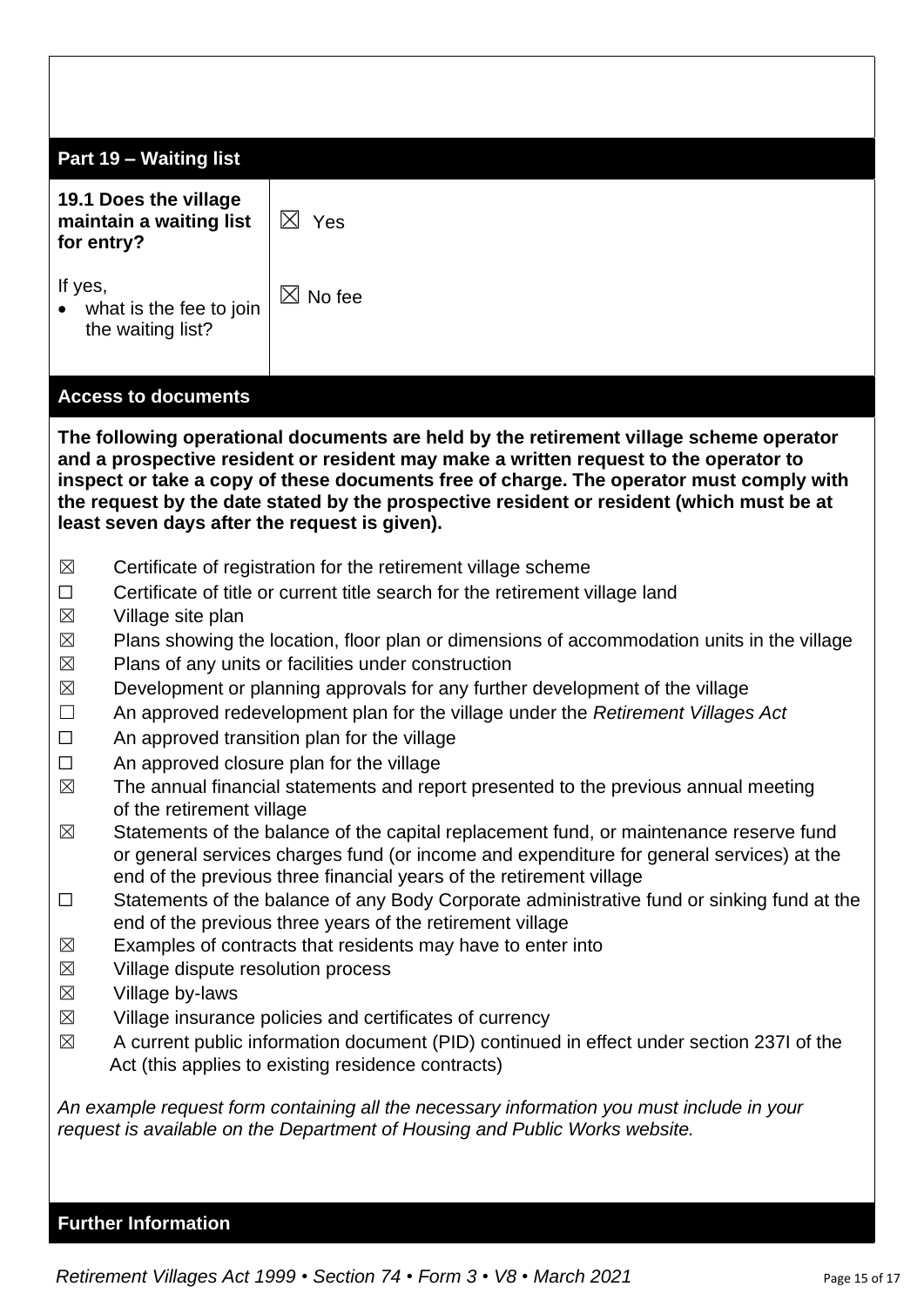If you would like more information, contact the Department of Housing and Public Works on 13 QGOV (13 74 68) or visit our website at **[www.hpw.qld.gov.au](http://www.hpw.qld.gov.au/)**

## **General Information**

General information and fact sheets on retirement villages: [www.qld.gov.au/retirementvillages](http://www.qld.gov.au/retirementvillages) For more information on retirement villages and other seniors living options: [www.qld.gov.au/seniorsliving](http://www.qld.gov.au/seniorsliving)

## **Regulatory Services, Department of Housing and Public Works**

Regulatory Services administers the *Retirement Villages Act 1999*. This includes investigating complaints and alleged breaches of the Act. Department of Housing and Public Works GPO Box 690, Brisbane, QLD 4001 Phone: 07 3008 3450 Email: regulatoryservices@hpw.qld.gov.au Website: [www.hpw.qld.gov.au/housing](http://www.hpw.qld.gov.au/housing)

## **Queensland Retirement Village and Park Advice Service (QRVPAS)**

Specialist service providing free information and legal assistance for residents and prospective residents of retirement villages and manufactured home parks in Queensland. Caxton Legal Centre Inc. 1 Manning Street, South Brisbane, QLD 4101 Phone: 07 3214 6333 Email: caxton@caxton.org.au Website: [www.caxton.org.au](http://www.caxton.org.au/)

## **Department of Human Services (Australian Government)**

Information on planning for retirement and how moving into a retirement village can affect your pension Phone: 132 300 Website: [www.humanservices.gov.au/individuals/subjects/age-pension-and-planning-your](file:///C:/Users/juliet.gross/AppData/Roaming/Microsoft/Word/www.humanservices.gov.au/individuals/subjects/age-pension-and-planning-your-retirement)[retirement](file:///C:/Users/juliet.gross/AppData/Roaming/Microsoft/Word/www.humanservices.gov.au/individuals/subjects/age-pension-and-planning-your-retirement)

## **Seniors Legal and Support Service**

These centres provide free legal and support services for seniors concerned about elder abuse, mistreatment or financial exploitation. Caxton Legal Centre Inc. 1 Manning Street, South Brisbane, QLD 4101 Phone: 07 3214 6333 Email: caxton@caxton.org.au Website: [https://caxton.org.au](https://caxton.org.au/)

### **Queensland Law Society**

Find a solicitor Law Society House 179 Ann Street, Brisbane, QLD 4000 Phone: 1300 367 757 Email: info@qls.com.au Website: [www.qls.com.au](http://www.qls.com.au/)

## **Queensland Civil and Administrative Tribunal (QCAT**)

*Retirement Villages Act 1999* • *Section 74* • *Form 3* • *V8 • March 2021* Page 16 of 17